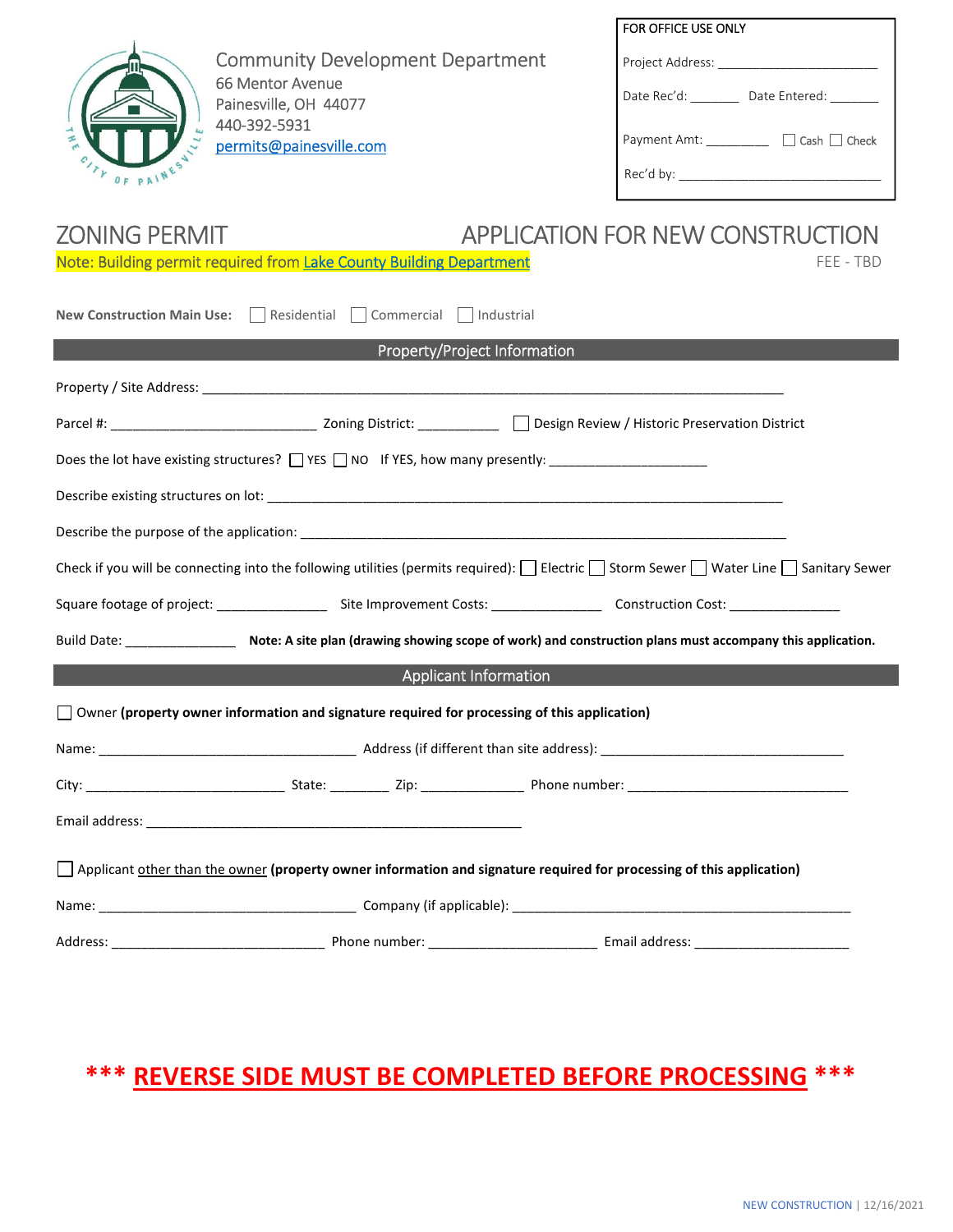| <b>Contractor Information</b>                                                                                                                                                                                                                                                                                                       |  |  |  |  |
|-------------------------------------------------------------------------------------------------------------------------------------------------------------------------------------------------------------------------------------------------------------------------------------------------------------------------------------|--|--|--|--|
| □ General/Builder Are you a registered contractor in the City of Painesville? □ YES □ NO Registration #: ______________________________                                                                                                                                                                                             |  |  |  |  |
|                                                                                                                                                                                                                                                                                                                                     |  |  |  |  |
|                                                                                                                                                                                                                                                                                                                                     |  |  |  |  |
| Electrical Are you a registered contractor in the City of Painesville? TVES NO Registration #:                                                                                                                                                                                                                                      |  |  |  |  |
|                                                                                                                                                                                                                                                                                                                                     |  |  |  |  |
|                                                                                                                                                                                                                                                                                                                                     |  |  |  |  |
| Sewer Builder Are you a registered contractor in the City of Painesville? $\Box$ YES $\Box$ NO Registration #:                                                                                                                                                                                                                      |  |  |  |  |
|                                                                                                                                                                                                                                                                                                                                     |  |  |  |  |
| □ Plumbing Are you a registered contractor in the City of Painesville? □ YES □ NO Registration #:<br>Company/DBA: Name: Name: Name: Name: Name: Name: Name: Name: Name: Name: Name: Name: Name: Name: Name: Name: Name: Name: Name: Name: Name: Name: Name: Name: Name: Name: Name: Name: Name: Name: Name: Name: Name: Name: Name: |  |  |  |  |
|                                                                                                                                                                                                                                                                                                                                     |  |  |  |  |
| □ Other Are you a registered contractor in the City of Painesville? □ YES □ NO Registration #:                                                                                                                                                                                                                                      |  |  |  |  |
|                                                                                                                                                                                                                                                                                                                                     |  |  |  |  |
|                                                                                                                                                                                                                                                                                                                                     |  |  |  |  |

# Applicant Certification

**I/we hereby agree to conform to the City of Painesville Ordinances and have read all accompanying documentation attached to this application. I also hereby certify that all statements made on this application are true and complete and that I have a legal right to make this application or to possess a written power of attorney on the above premises. I understand that issuance of this permit is for zoning only and shall not be construed as a building permit for projects.** 

| <b>Applicant Signature:</b>                                              | Date: |
|--------------------------------------------------------------------------|-------|
| <b>Owner Signature:</b>                                                  | Date: |
| (required if person other than the owner is submitting this application) |       |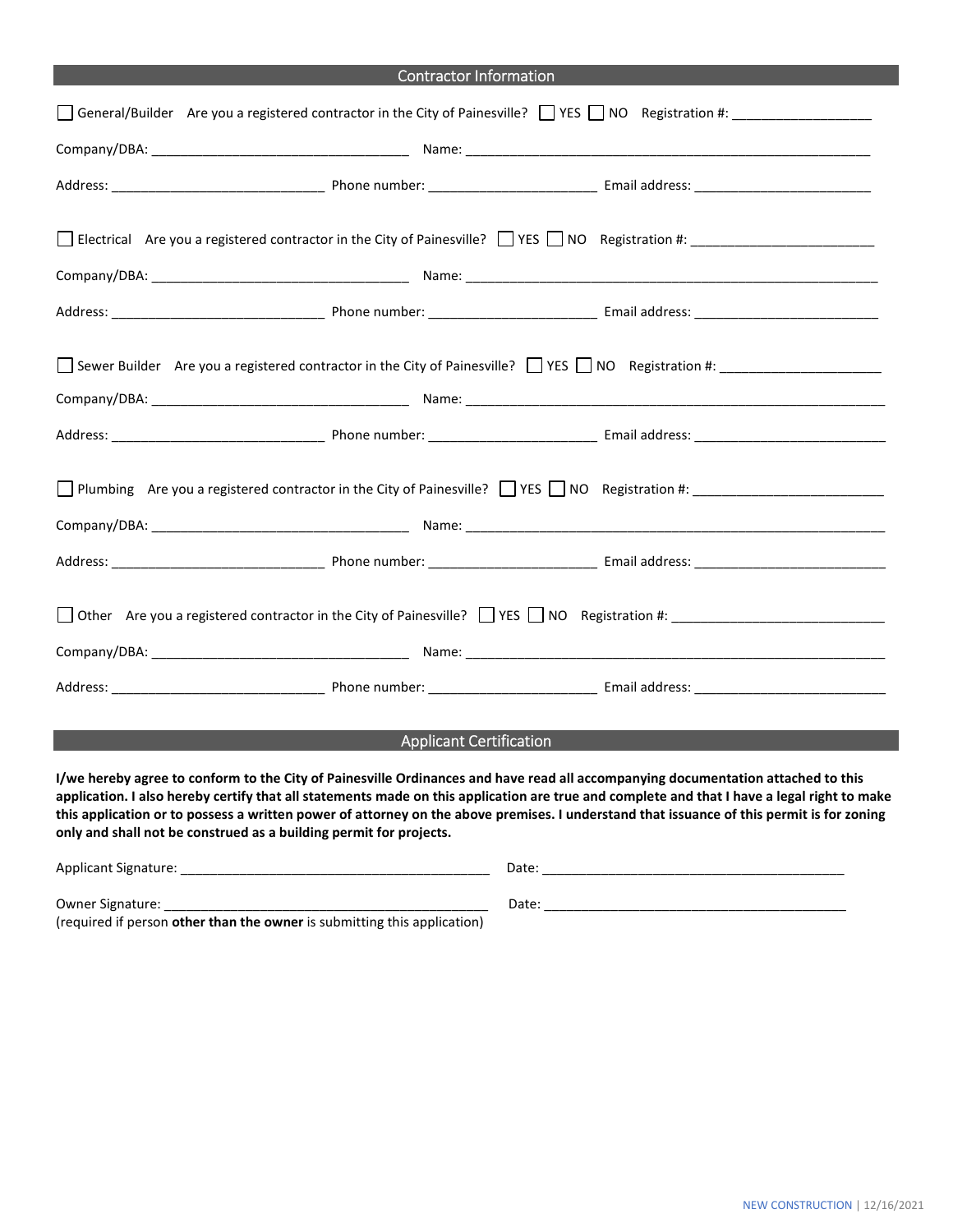

Community Development Department 66 Mentor Avenue Painesville, OH 44077 440-392-5931 permits@painesville.com

# NEW CONSTRUCTION

*By signing this application, I agree to comply with the City of Painesville Ordinances. Please note: Making application for this permit/ certificate entitles Painesville Inspectors complete access to the property to conduct all necessary inspections. A site plan shall be submitted and the review procedure shall ensure development complies with the standards of the Unified Development Code (UDC). Issuance of a Certificate of Compliance (Zoning Permit) shall not be construed as a building permit for projects.*

# **1111.03 GENERAL APPLICATION REQUIREMENTS Incomplete applications will not be accepted or processed**

The requirements of this section shall apply to all applications and procedures subject to development review under the Unified Development Code (UDC).

(a) Authority to File Applications. Unless otherwise specified in this Code, development review applications may be initiated by any person, firm or corporation owning or leasing land that is subject of the application. If the applicant is not the owner of the land, the owner shall sign and be made a party to the application.

(b) Application forms. Applications required under this Code shall be submitted on the forms made available by the Administrator. Applications shall be signed by the applicant and submitted along with seven paper copies and one electronic copy, unless otherwise required by the Administrator

(c) Site Plans and drawings. Site Plans shall be prepared by persons professionally qualified to prepare such plans and include the following:

1. Site Plans shall be clearly and accurately drawn to scale not smaller than one inch equals twenty feet except for larger sites when, at the discretion of the Administrator, a smaller scale will better reflect the appropriate site characteristics, but in no case shall the scale be smaller than one inch equals fifty feet. Site Plans shall show all dimensions that are essential to evidence conformance with the requirements of the City Codified Ordinances as well as the standards prescribed herein.

2. Location by lot number, subdivision, section, range and township or other surveys.

3. Names, addresses and phone numbers of the owner, developer and registered professional engineer, registered architect or registered surveyor and appropriate registration numbers and seals.

4. Date of Survey.

5. Scale of the plan; north arrow.

6. Boundaries of the lot and its dimensions.

7. Names of the adjacent owners.

8. Locations, widths and names of existing streets, railroad rights-of-way, easements, parks, permanent buildings and corporation and township lines.

9. Location of natural features including existing watercourses, wetlands and flood areas within and adjacent to the subject property for a minimum distance of 200 feet.

10. Flood plain limits when a property or development is located in a flood hazard area as delineated by the Flood Insurance Rate Map for the City of Painesville.

11. Zoning classification of the property and adjoining properties and a description of the proposed zoning changes, if any.

12. Grading plan to include existing elevations and proposed final elevations (all elevations USGS Datum).

13. Existing sewers, water lines, culverts and other underground structures, and power transmission poles and lines, within and adjacent to the subject property.

14. Location and widths of proposed easements.

15. The location and dimensions of any proposed lots to be platted.

16. Location and approximate dimensions, including height, of main and accessory buildings with the existing and intended

use of each building or structure or part thereof.

17. Building setback lines with dimensions.

18. Buildings and uses to be demolished or eliminated, if any.

19. Statistical data on all relevant characteristics of the plans, including, as minimum, the type and number of dwelling units, parking areas, open space, the type of business or industry, and the total gross and net acreage involved.